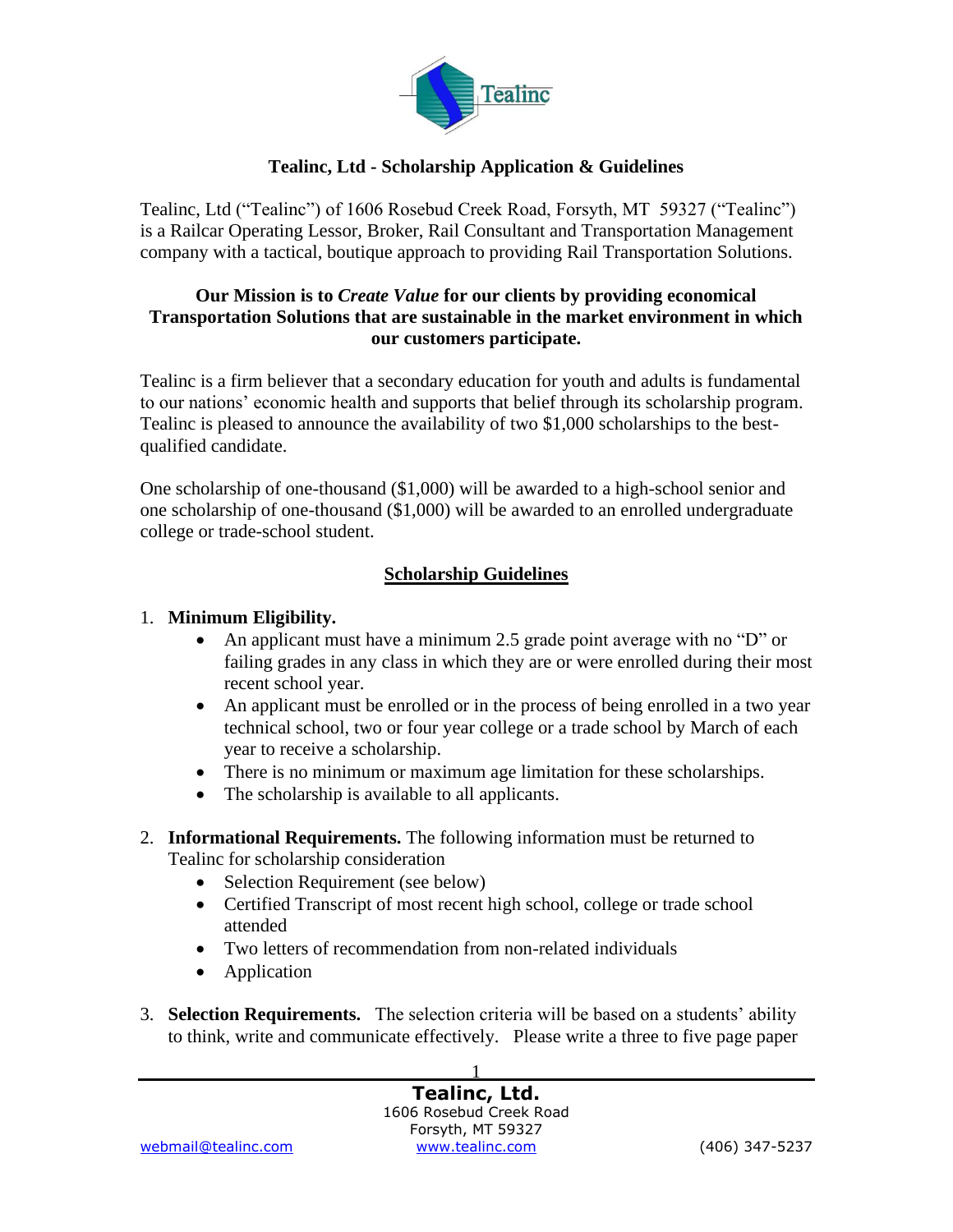

describing your goals and objectives and what you intend to study and why the area of study is a good fit for you.

4. **Selection Time Line**. Students must have the selection requirements returned to Tealinc by April 1st of the application year. The Selection Committee will choose the winners from the applicants on or before May 1 of the application year.

### 5. **Return your application by April 1, 2020 to**:

Tealinc, Ltd. Scholarship Application 1606 Rosebud Creek Road Forsyth, MT 59327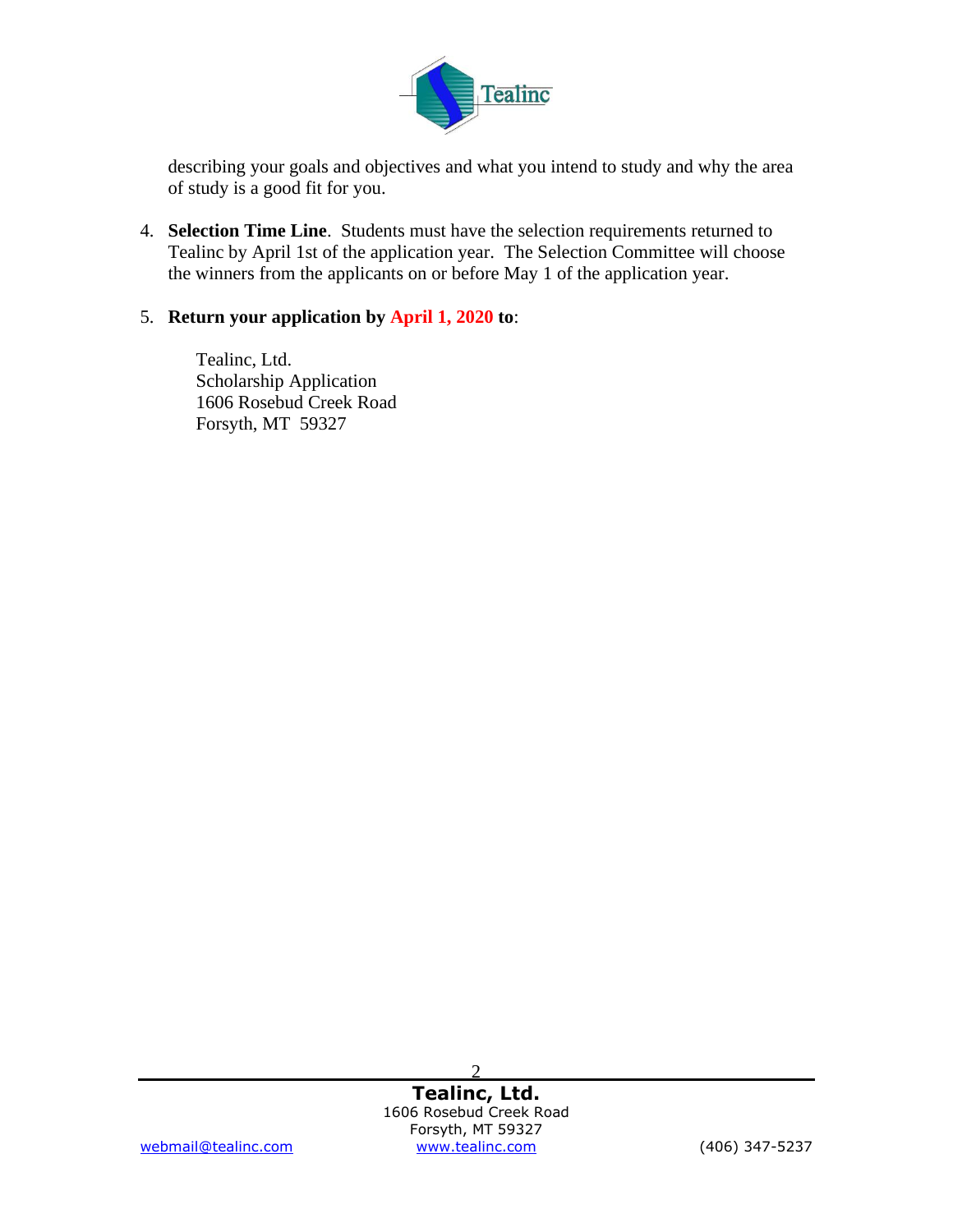

# **Tealinc, Ltd Scholarship Application**

# **Applicant Information**

| First                                                                  |                                                                     | Middle                                                                           |       | Last                    |                |
|------------------------------------------------------------------------|---------------------------------------------------------------------|----------------------------------------------------------------------------------|-------|-------------------------|----------------|
|                                                                        |                                                                     |                                                                                  |       |                         |                |
| Street                                                                 |                                                                     |                                                                                  | City  | State                   | Zip            |
|                                                                        |                                                                     |                                                                                  |       |                         |                |
|                                                                        |                                                                     |                                                                                  |       |                         |                |
|                                                                        |                                                                     |                                                                                  |       |                         |                |
|                                                                        |                                                                     |                                                                                  |       |                         |                |
| School Phone & Contact Person:                                         |                                                                     |                                                                                  |       |                         |                |
| <b>Education</b>                                                       | Number of Years                                                     |                                                                                  |       | Diploma / Certification |                |
| High School:                                                           | $\overline{\phantom{a}}$ . The contract of $\overline{\phantom{a}}$ |                                                                                  |       | $\frac{Y}{N}$           |                |
| Trade / Vocational School:                                             |                                                                     |                                                                                  |       | $\frac{Y}{N}$           |                |
| College:                                                               |                                                                     |                                                                                  |       | $\frac{Y}{N}$           |                |
| College, Trade / Vocational School or Secondary Institution Attending: |                                                                     |                                                                                  |       |                         |                |
| <b>School Name</b>                                                     |                                                                     | Location/Address                                                                 |       |                         |                |
|                                                                        |                                                                     |                                                                                  |       |                         |                |
| Current (Expected) Course of Study Years Attended Degree (if any)      |                                                                     |                                                                                  |       |                         |                |
|                                                                        |                                                                     |                                                                                  | GPA:  |                         |                |
| Contact person at the school _                                         |                                                                     |                                                                                  |       |                         |                |
|                                                                        | Name                                                                | 3                                                                                | Phone | Email                   |                |
| webmail@tealinc.com                                                    |                                                                     | Tealinc, Ltd.<br>1606 Rosebud Creek Road<br>Forsyth, MT 59327<br>www.tealinc.com |       |                         | (406) 347-5237 |